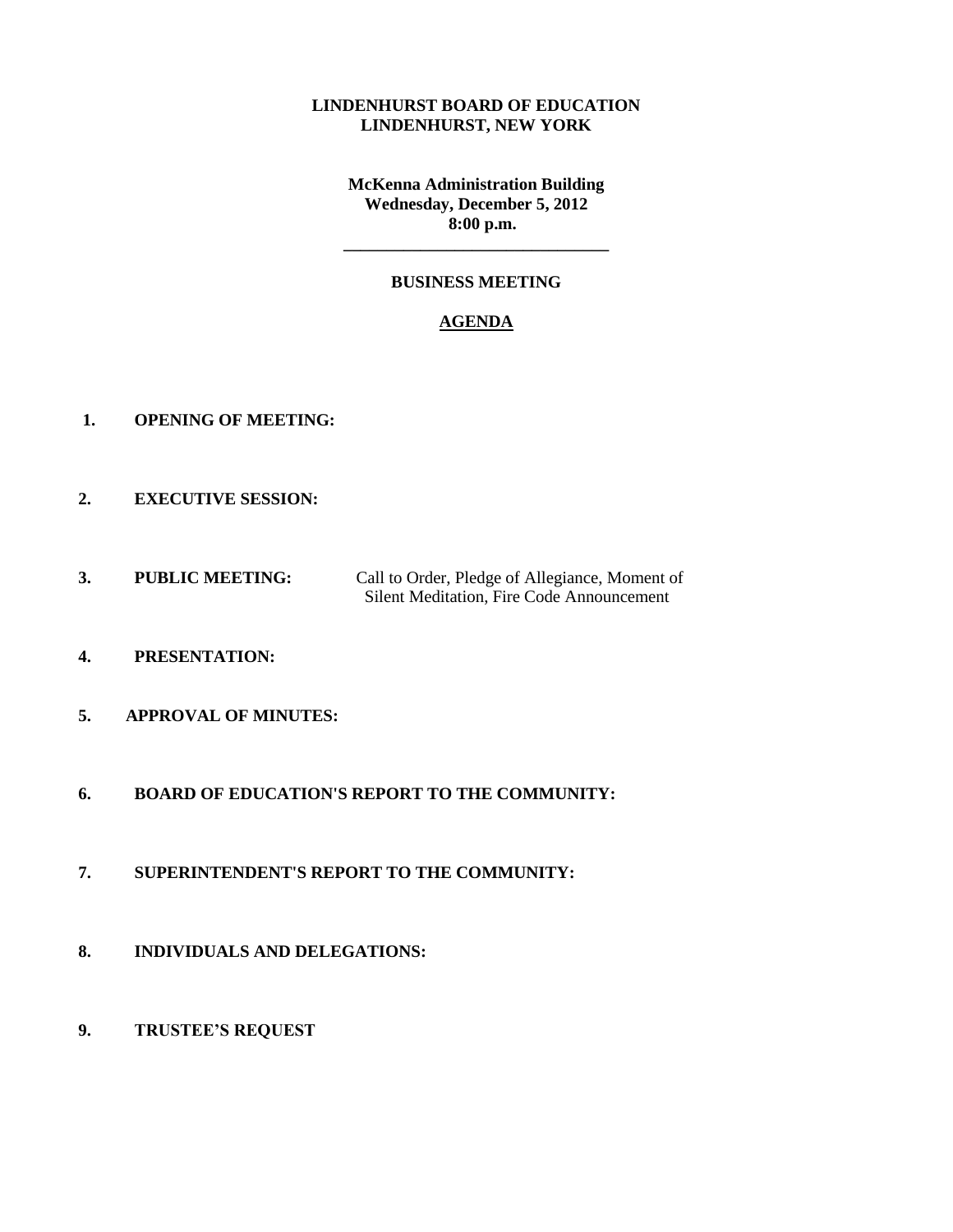### **10. SUPERINTENDENT'S RECOMMENDATIONS**

#### **a. Recommendation: FIELD TRIPS**

Recommended Action: Upon a motion made by \_\_\_\_\_\_\_\_\_\_\_\_\_, seconded by \_\_\_\_\_\_\_\_\_\_\_\_\_\_\_\_\_, the following resolution is offered:

 RESOLVED that the Board of Education, upon the recommendation of the Superintendent, approves the following field trips:

#### **High School**

Friday Dec 28, 2012 Approximately 10 members of the Girls' Varsity Track Team will travel to NYC to participate in the Armory Track Meet. Transportation will be via bus.

Note: See enclosed

Vote on the motion: Yes:

No:

Abstained:

Motion carried/defeated.

## **b. Recommendation: CHANGE IN SCHOOL CALENDAR**

Recommended Action: Upon a motion made by \_\_\_\_\_\_\_\_\_\_\_\_\_, seconded by \_\_\_\_\_\_\_\_\_\_\_\_\_\_\_\_\_, the following resolution is offered:

WHEREAS, Lindenhurst UFSD has lost seven school days as a result of Hurricane Sandy; and

RESOLVED that the Lindenhurst Schools, in order to comply with New York State Law requiring that school be in session a minimum of 180 days, will be open Tuesday through Friday, February  $19 - 22$ , 2013.

Note: See enclosed

Vote on the motion: Yes:

No:

Abstained: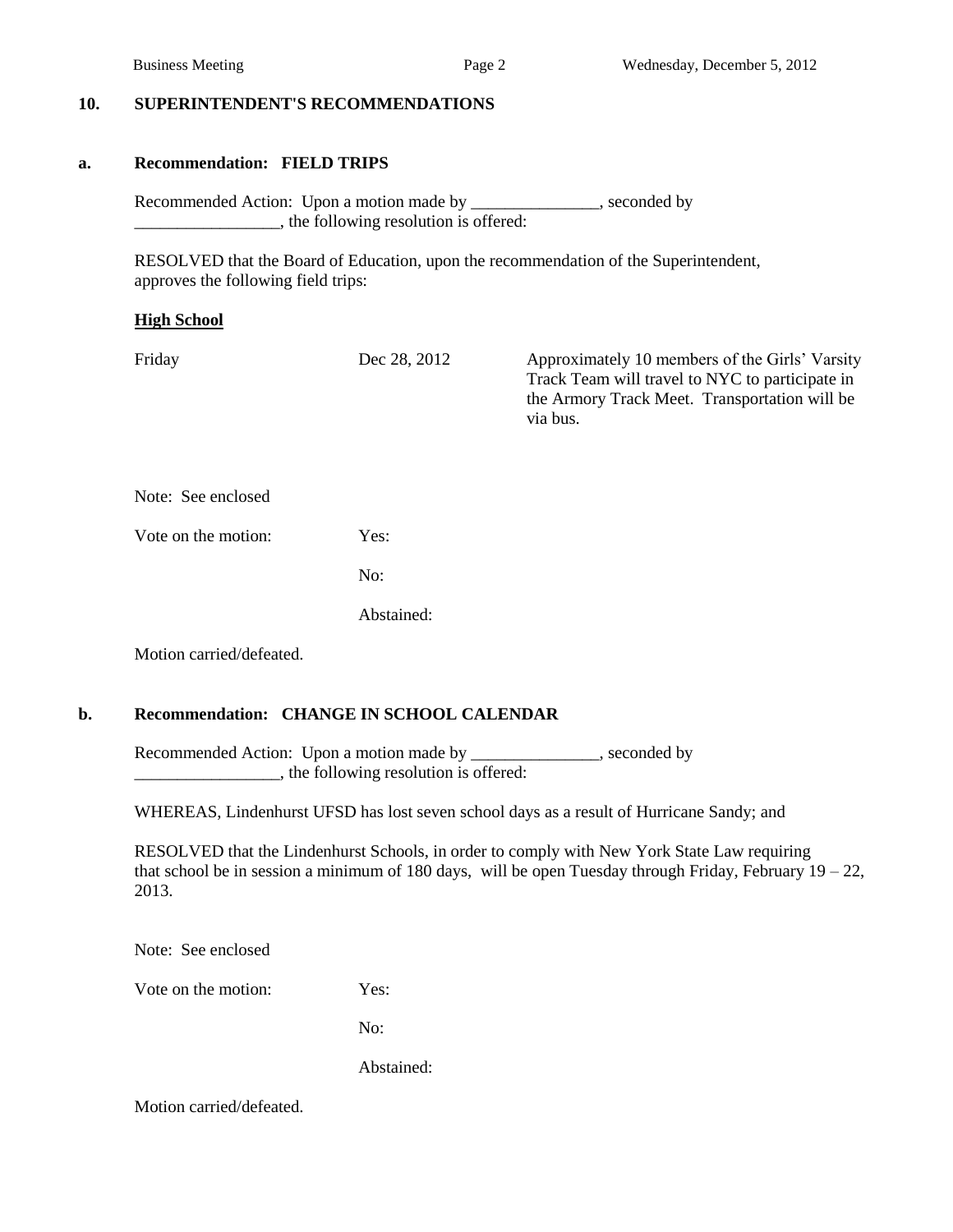# **c. Recommendation: OBSOLETE EQUIPMENT**

Recommended Action: Upon a motion made by \_\_\_\_\_\_\_\_\_\_\_\_\_\_\_\_\_\_\_, seconded by \_\_\_\_\_\_\_\_\_\_\_\_\_\_, the following resolution is offered:

RESOLVED that the Board of Education, upon the recommendation of the Superintendent approves the disposal of the following items:

**RALL -** 1 Canon L170 Fax Machine Lind #203830

Note: See enclosed

Vote on the motion: Yes:

No:

Abstained:

Motion carried/defeated

# **d. Recommendation: SETTLEMENT AGREEMENT**

Recommended Action: Upon a motion made by \_\_\_\_\_\_\_\_\_\_\_\_\_\_\_\_\_\_\_, Seconded by \_\_\_\_\_\_\_\_\_\_\_\_\_\_\_, the following resolution is offered

RESOLVED that the Board of Education, upon the recommendation of the Superintendent, and District legal counsel, it is hereby:

RESOLVED that the Board of Education approves the attached Settlement Agreement and authorizes the Superintendent of Schools to execute same.

Note: see enclosed

Vote on the motion: Yes:

No:

Abstained: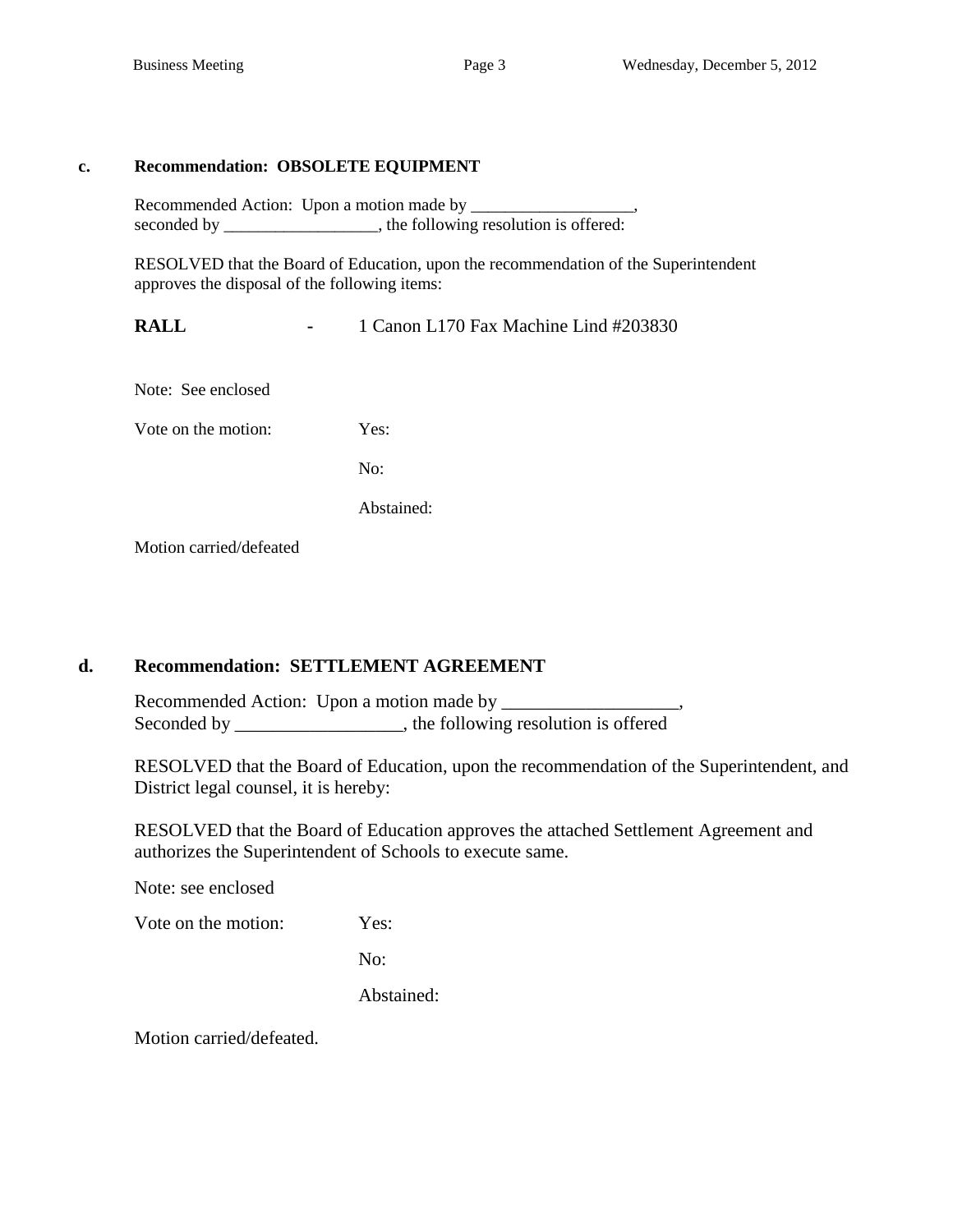## **e. Recommendation: BUDGET TRANSFERS OVER \$5,000**

Recommended Action: Upon a motion made by \_\_\_\_\_\_\_\_\_\_\_\_\_\_\_\_\_\_\_, Seconded by \_\_\_\_\_\_\_\_\_\_\_\_\_\_, the following resolution is offered:

RESOLVED that the Board of Education, upon the recommendation of the Superintendent, approves the attached budget transfers over \$5,000.00.

Note: See enclosed.

Vote on the motion: Yes:

No:

Abstained: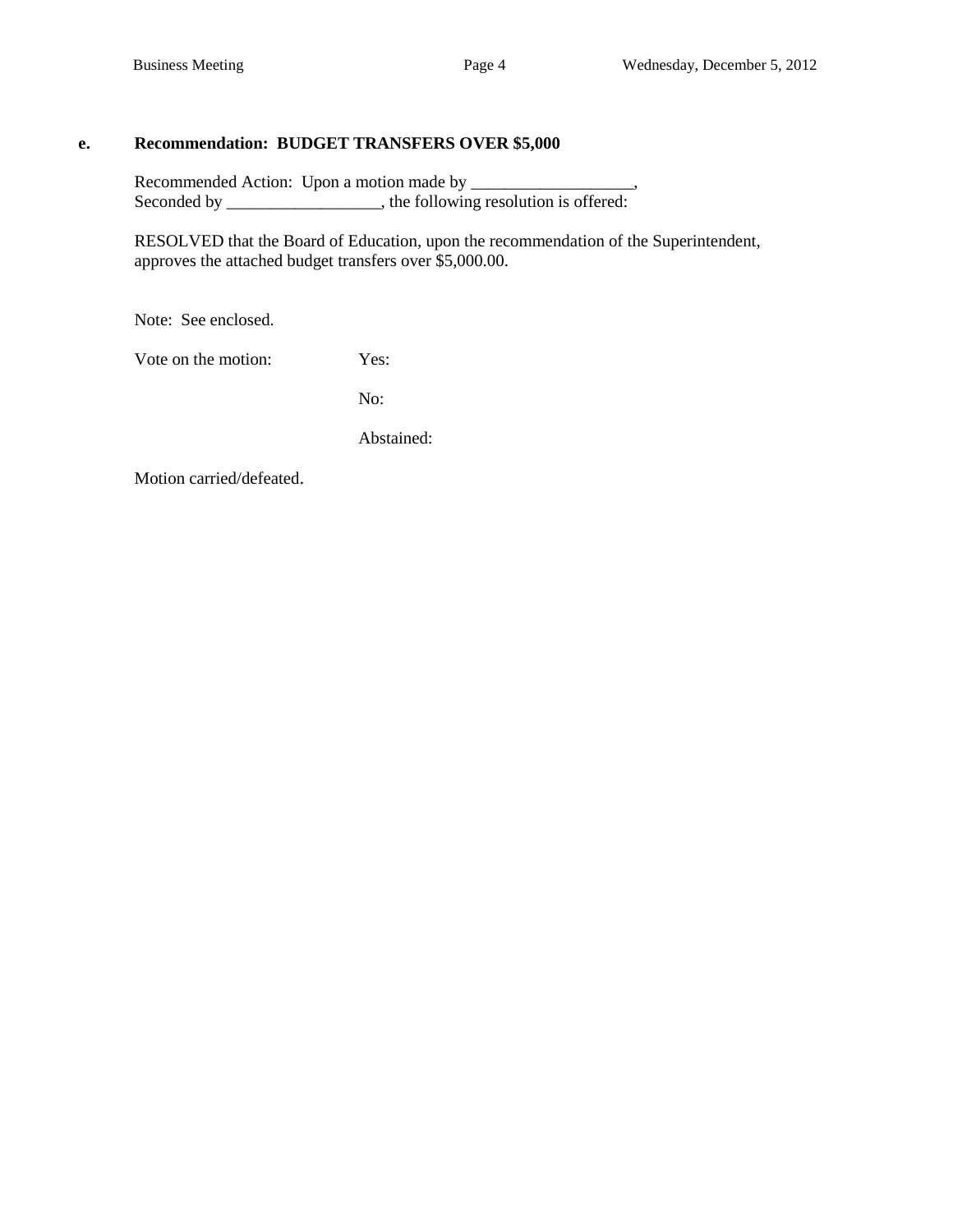#### **11. SCHEDULES**

#### **a. Recommendation: SCHEDULES**

Recommended Action: Upon a motion made by \_\_\_\_\_\_\_\_\_\_\_\_\_\_\_\_\_\_\_, Seconded by \_\_\_\_\_\_\_\_\_\_\_\_\_\_\_, the following resolution is offered:

RESOLVED that the Board of Education, upon the recommendation of the Superintendent, approves the following Schedules:

| Schedule | $A-1$  | No. 3-S         | <b>Athletic Supervision</b>                                                         |
|----------|--------|-----------------|-------------------------------------------------------------------------------------|
| Schedule | $A-2$  | No. 5           | Personnel, Instructional – Leave of Absence                                         |
| Schedule | $A-3$  | No. 36          | Personnel, Instructional Appointments                                               |
| Schedule | $A-3$  | No. 37          | Personnel, Instructional Appointments -<br>Extra-Curricular Activities – Elementary |
| Schedule | $AS-3$ | No. 10          | <b>Substitute Personnel Appointments</b>                                            |
| Schedule | $B-1$  | No. PT-9        | Non-Instructional Personnel –<br><b>Resignations or Terminations</b>                |
| Schedule | $B-2$  | <b>No. PT-8</b> | Non-Instructional Personnel – Leave of Absence                                      |
| Schedule | $B-3$  | No. 8           | Non-Instructional Personnel Appointments                                            |
| Schedule | $B-3$  | No. PT-11       | Non-Instructional Appointments – Part-Time                                          |
| Schedule | D      | No. 19          | <b>Pupil Personnel Services</b>                                                     |
|          |        |                 |                                                                                     |

Note: See enclosed.

Vote on the motion: Yes:

No:

Abstained: